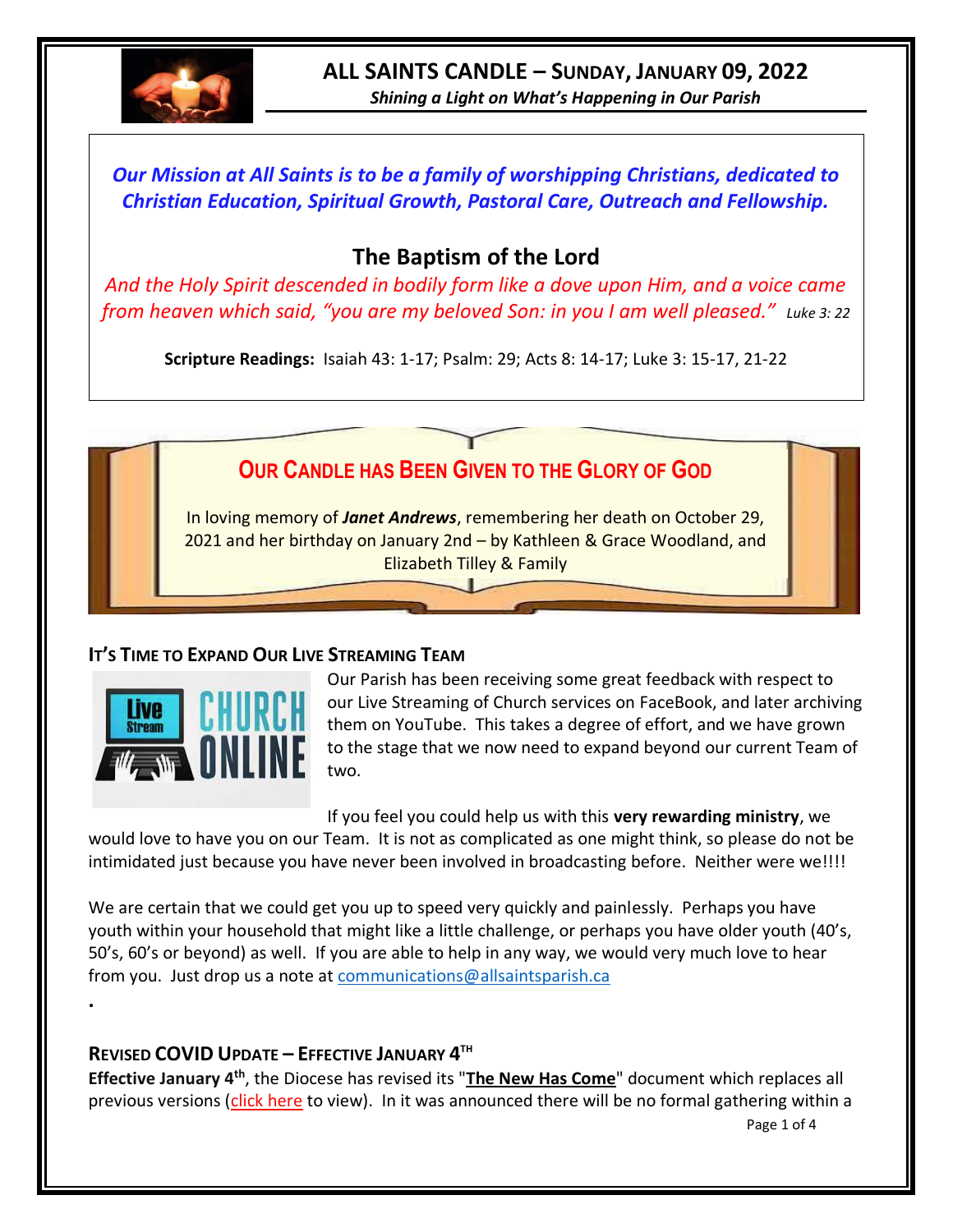Church building. **This includes in-person gatherings such as Worship, Faith Formation and Study, Vestry Meetings, Committee Meetings, Sunday School, Youth Groups, and Fundraising Events, just to name a few. These gatherings may be provided for through on-line means as available and necessary.**

**The following are some summary key items, however, the document itself prevails:**

- Funerals, Baptisms and Weddings (necessary for pastoral reasons) may be provided with strict adherence to these guidelines
- Live Streaming is permitted utilizing minimum required personnel, and no congregation or spectators present
- Church offices are closed to the public, and may be accessed only for essential purposes
- Recognized businesses and organizations are permitted to use our property if they are authorized by CMOH and are fully compliant with regulations
- Church buildings are not permitted to be used for private social gatherings
- Home visitation should be avoided except for emergency or urgent pastoral consideration

## **CONFIRMATION CLASS FOR JANUARY 9TH IS \*\*CANCELLED\*\***

With the Province's move into Alert Level 4, all gatherings, including confirmation classes at our Parish Hall, have been suspended. Therefore, the class scheduled for this coming Sunday, January  $9<sup>th</sup>$ , is cancelled. Following the next Provincial update, and further direction from the Diocese, a decision will be made on moving classes to an on-line/virtual format. If you have any questions, please contact Joanne at joannesimfukwe@gmail.com or 682-8103

## **ACW EPIPHANY PARTY \*\*\*CANCELLED\*\*\***

The annual Epiphany Party that had been scheduled by our ACW has been cancelled because of the current Diocesan policy that all in-person gatherings have been cancelled within our Diocese. We thank you for your understanding, and for you continuing support.

## **C.L.B. WILL \*\*\*NOT\*\*\* BE RETURNING IN JANUARY**



Due to the ever growing number of positive COVID cases in the province, the Battalion management have notified all companies that they are suspending all indoor activities. This means Foxtrap C.L.B. Company **will not be reopening in January** as planned and was previously announced. Please pass this along to other members as you are able.

## **ALL SAINTS TEA ROOM - EVERY WEDNESDAY AT NOON**

*THE CANDLE – All Saints CBS – January 09, 2021* Page 2 of 4 We would like to thank all those who continued to attend and support our Tea Room Luncheon every Wednesday at noon. We certainly always looked forward to seeing you each week for some great food, fun, and fellowship. Our Christmas luncheon on December  $1<sup>st</sup>$  had over 180 people in attendance, and all enjoyed a wonderful Christmas Dinner. Many thanks to Enid and her

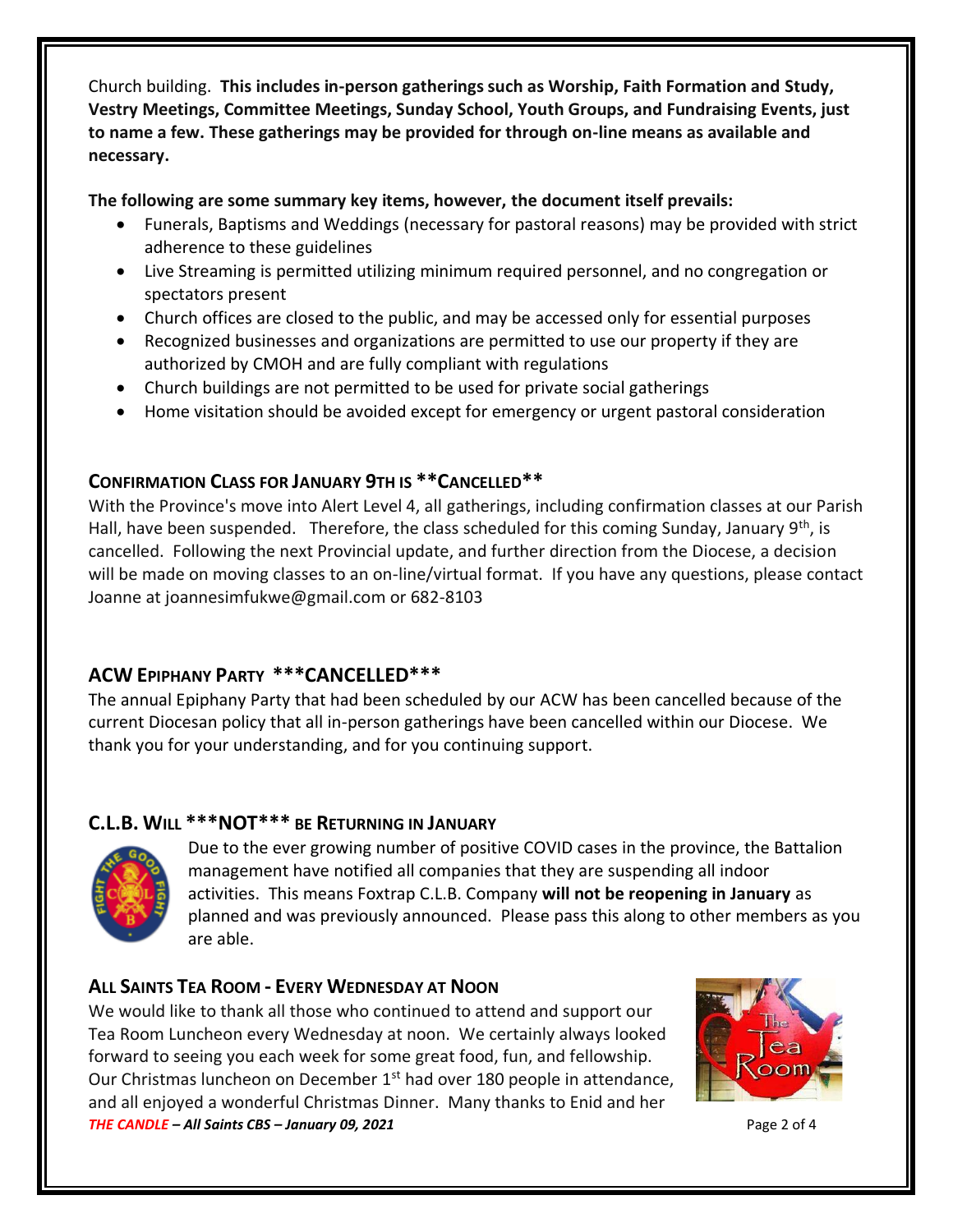Team. We will be returning on January 19<sup>th</sup>. Please be aware that due to COVID regulations and limited seating capacity, you have to pre-register. To help us avoid congestion at the door, especially with the unsettling fall weather, please contact Enid Haines at 682-9367, or Aura Farrell at 682-3775. *Please stay tuned for possible changes due to current COVID enhanced restrictions.*

#### **PARISH HALL HEATER REPLACEMENT CAMPAIGN HAS ENDED**

We are more than delighted to say that our Parishioners really stepped up to the plate, and we have surpassed our target for the Parish Hall Heater Replacement Project, and have a total of \$16,901!!

These heaters were ordered in November, and we have just been advised that they will ship from Montreal on January 11th, with an expected transit period of one week. They will then be installed with new modern thermostats which we expect will improve our current monthly electricity costs.

On behalf of your Vestry, we offer our *sincere thanks*. We can now repay our temporary loan back to our AJIF investment account for future use.

#### **PARISH HALL IS NOW AVAILABLE FOR RENTALS**

We are pleased to announce that our Parish Hall is once again available for rentals. Please make yourself familiar with the new revised guidelines listed below. Also, we encourage you to pass this along to family, friends, and business associates

#### **DO WE HAVE YOUR EMAIL ADDRESS?**

Now, more than ever, email is becoming one of the safest and quickest ways for our Parish to keep you informed. If we do not already have you email address on file, and you are not regularly receiving our bulletins and information updates, we would love for your to provide it to us. Please email it to [communications@allsaintsparish.ca,](mailto:communications@allsaintsparish.ca?subject=eMail%20Address%20Update) or simply [click here](http://allsaintsparish.ca/email_updates) to complete our online email registration form.

**CHURCH OFFERTORY ENVELOPES –** We encourage you to continue to use our secure mail drop-slot, which is located at the top of the stairs, just to the left of the main entrance of our Parish Hall. You may also e-Transfer your offering via Interac simply by emailing it to

[donations@allsaintsparish.ca.](mailto:donations@allsaintsparish.ca) And of course, we always encourage you to consider signing up for our eGivings program which automatically

deposits your offering at whatever interval you choose and are comfortable with. Simply [click here](http://allsaintsparish.ca/egiving-online-information-form) to register, or go to our website and follow the eGiving notes. If you have [any](https://wfsites-to.websitecreatorprotool.com/870a5dd5.com/Admin/%7BSK_NODEID__22939341__SK%7D) questions, please email your Finance Team at [finance@allsaintsparish.ca,](mailto:finance@allsaintsparish.ca) or call our Office at 834-4501.